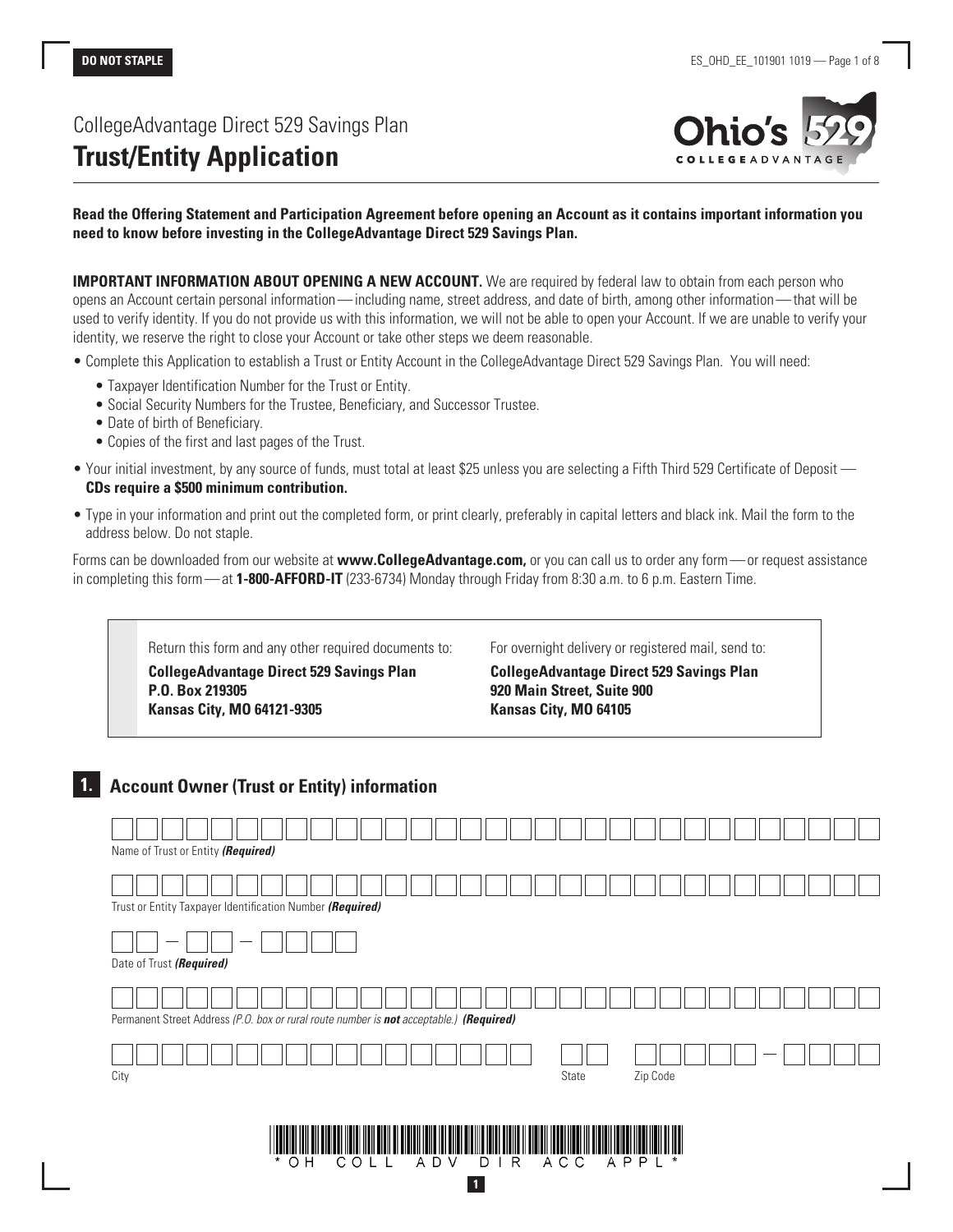## **2. Trustee Information**

| (M.I.)<br>Trustee Legal Name (Trustee First name) (Required)                                                                                            |
|---------------------------------------------------------------------------------------------------------------------------------------------------------|
| Trustee Legal Name (Last name) (Required)                                                                                                               |
| Trustee Social Security Number or Taxpayer Identification Number (Required)<br>Birth Date (mm/dd/yyyy) (Required)                                       |
| Citizenship (If other than U.S. citizen, please indicate country of citizenship.)                                                                       |
| Telephone Number (In case we have a question about your Account.) (Required)                                                                            |
| <b>Email Address</b>                                                                                                                                    |
| Trustee Permanent Street Address (P.O. box or rural route number is not acceptable.) (Required)                                                         |
| City<br>Zip Code<br>State                                                                                                                               |
| Trustee Mailing Address if different from above (This address will be used as the Trustee's Address of Record and for all Account mailings.) (Required) |
| State<br>Zip Code<br>City                                                                                                                               |

**3. Trustee Identity Verification** *(To help the government prevent the funding of terrorism and money laundering activities, federal law requires all financial institutions to obtain, verify, and record information that identifies each person who opens an account.) All sections fields are required in this section.*

| Trustee's driver's license or state-issued I.D. card number (7-15 digits)                                                                                                                                  | State  | Expiration date (mm/dd/yyyy) |
|------------------------------------------------------------------------------------------------------------------------------------------------------------------------------------------------------------|--------|------------------------------|
| Driver's license<br>Is this a driver's license or state-issued LD, card? Please check one:                                                                                                                 | D card |                              |
| Trustee's mother's maiden name                                                                                                                                                                             |        |                              |
| Are you a non-U.S. person with more than \$500,000 invested in CollegeAdvantage?                                                                                                                           | No     | Yes                          |
| Are you a Senior Foreign Official of a government branch, military branch, political party,<br>foreign government-owned company, or a close personal or professional associate of<br>one of these persons? | No     | Yes                          |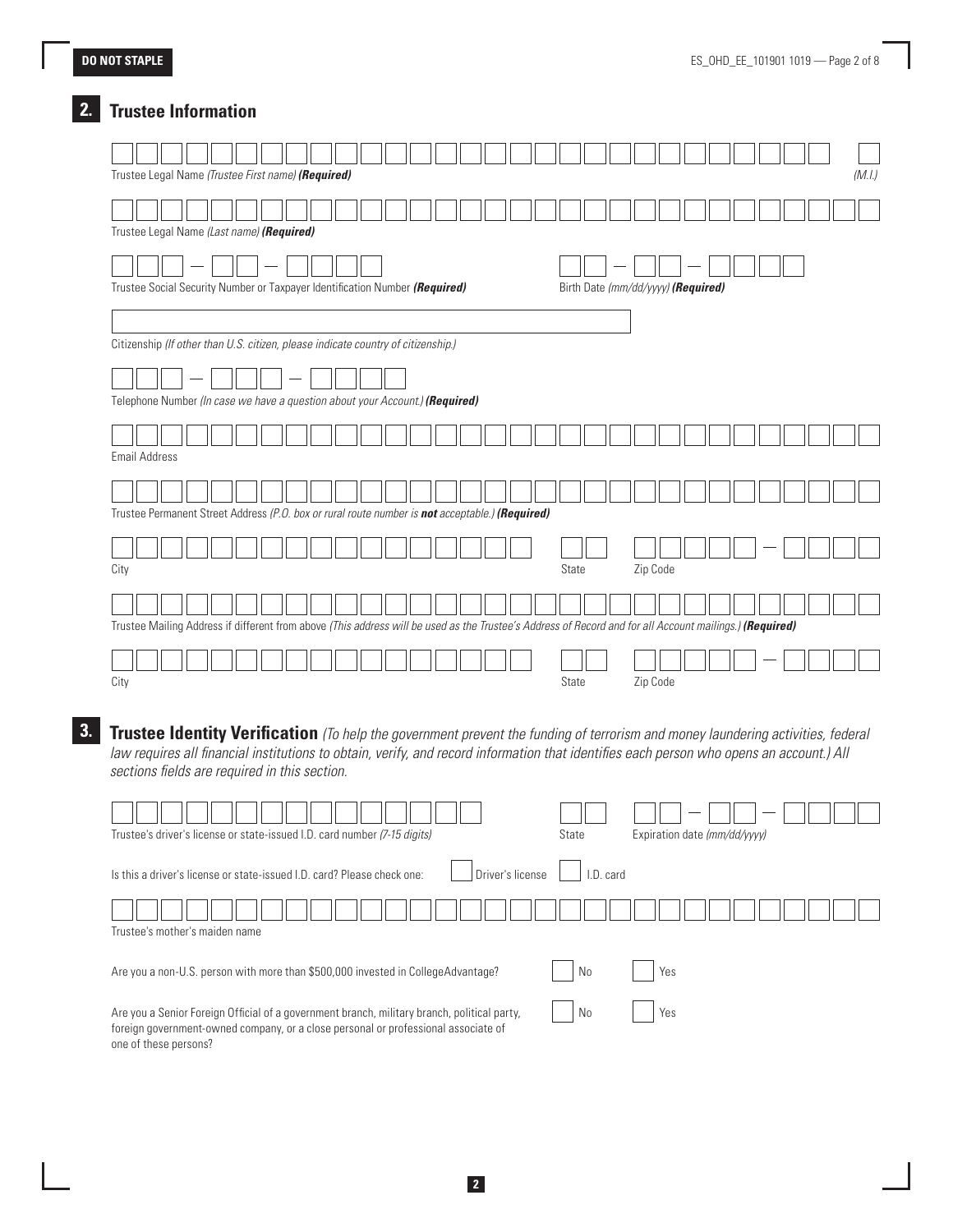## **4. Beneficiary information** *(The Beneficiary is the future student whose qualified higher education expenses will be paid from the Account.)*

| Beneficiary Legal Name (First name) (Required)                                                                                                                                                                                                                                                                                                                                                                                                                                                                                                                                                                                    |                                                                                          |  |  |  |  |  |  |  |  |       |                                    |          |  |  |  |  |  | (M.I.) |
|-----------------------------------------------------------------------------------------------------------------------------------------------------------------------------------------------------------------------------------------------------------------------------------------------------------------------------------------------------------------------------------------------------------------------------------------------------------------------------------------------------------------------------------------------------------------------------------------------------------------------------------|------------------------------------------------------------------------------------------|--|--|--|--|--|--|--|--|-------|------------------------------------|----------|--|--|--|--|--|--------|
| Beneficiary Legal Name (Last name) (Required)                                                                                                                                                                                                                                                                                                                                                                                                                                                                                                                                                                                     |                                                                                          |  |  |  |  |  |  |  |  |       |                                    |          |  |  |  |  |  |        |
|                                                                                                                                                                                                                                                                                                                                                                                                                                                                                                                                                                                                                                   |                                                                                          |  |  |  |  |  |  |  |  |       |                                    |          |  |  |  |  |  |        |
| Beneficiary Relationship to Account Owner<br>Social Security Number or Taxpayer Identification Number (Required)                                                                                                                                                                                                                                                                                                                                                                                                                                                                                                                  |                                                                                          |  |  |  |  |  |  |  |  |       | Birth Date (mm/dd/yyyy) (Required) |          |  |  |  |  |  |        |
| Citizenship (If other than U.S. citizen, please indicate country of citizenship.) (Required)                                                                                                                                                                                                                                                                                                                                                                                                                                                                                                                                      |                                                                                          |  |  |  |  |  |  |  |  |       |                                    |          |  |  |  |  |  |        |
|                                                                                                                                                                                                                                                                                                                                                                                                                                                                                                                                                                                                                                   | Check if Beneficiary's address is the same as Trustee, otherwise complete the following: |  |  |  |  |  |  |  |  |       |                                    |          |  |  |  |  |  |        |
| <b>Beneficiary Mailing Address</b>                                                                                                                                                                                                                                                                                                                                                                                                                                                                                                                                                                                                |                                                                                          |  |  |  |  |  |  |  |  |       |                                    |          |  |  |  |  |  |        |
|                                                                                                                                                                                                                                                                                                                                                                                                                                                                                                                                                                                                                                   |                                                                                          |  |  |  |  |  |  |  |  |       |                                    |          |  |  |  |  |  |        |
|                                                                                                                                                                                                                                                                                                                                                                                                                                                                                                                                                                                                                                   |                                                                                          |  |  |  |  |  |  |  |  | State |                                    | Zip Code |  |  |  |  |  |        |
| and Participation Agreement for more information.                                                                                                                                                                                                                                                                                                                                                                                                                                                                                                                                                                                 |                                                                                          |  |  |  |  |  |  |  |  |       |                                    |          |  |  |  |  |  |        |
|                                                                                                                                                                                                                                                                                                                                                                                                                                                                                                                                                                                                                                   |                                                                                          |  |  |  |  |  |  |  |  |       |                                    |          |  |  |  |  |  |        |
|                                                                                                                                                                                                                                                                                                                                                                                                                                                                                                                                                                                                                                   |                                                                                          |  |  |  |  |  |  |  |  |       |                                    |          |  |  |  |  |  |        |
|                                                                                                                                                                                                                                                                                                                                                                                                                                                                                                                                                                                                                                   |                                                                                          |  |  |  |  |  |  |  |  |       |                                    |          |  |  |  |  |  |        |
| City<br><b>Successor Trustee information (Optional)</b><br>. The Successor Trustee will take control of the Account in the event of the Trustee's death or legal incompetence.<br>• You may revoke or change the Successor Trustee at any time. See the CollegeAdvantage Direct 529 Savings Plan Offering Statement<br>. The person you designate as Successor Trustee must be at least 18 years old.<br>Successor Trustee Legal Name (Successor Trustee's First name) (Required)<br>Successor Trustee Legal Name (Last name) (Required)<br>Successor Trustee Social Security Number or Taxpayer Identification Number (Required) |                                                                                          |  |  |  |  |  |  |  |  |       | Birth Date (mm/dd/yyyy) (Required) |          |  |  |  |  |  |        |
| <b>Mailing Address</b>                                                                                                                                                                                                                                                                                                                                                                                                                                                                                                                                                                                                            |                                                                                          |  |  |  |  |  |  |  |  |       |                                    |          |  |  |  |  |  | (M.I.) |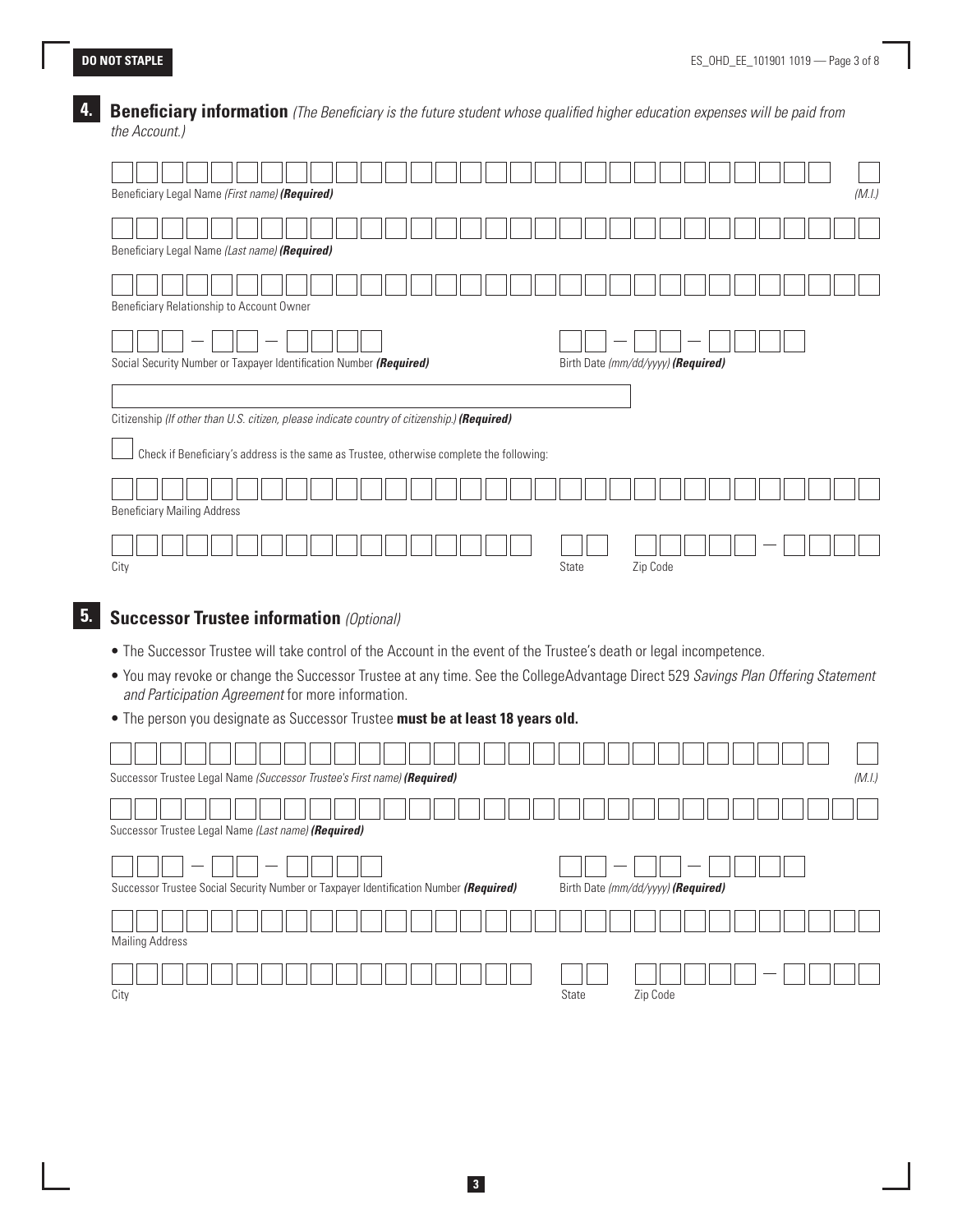### **6. Investment Option selection**

- **Before choosing your Investment Option(s), see the** *Offering Statement and Participation Agreement* **(also available at www.CollegeAdvantage.com) for complete information about the investments offered.**
- If you would like to choose investment portfolios for your initial funding complete Section A. If you would like to invest in a Certificate of Deposit complete Section B. If you select Section A, the portfolio percentages you select will be your Future Contribution Allocation Instructions until you notify us otherwise. Please consider your investment time horizon when selecting Investment Option(s).

#### **A. Investment Portfolios**

- You must allocate at least **1%** of your contributions to each Investment Option that you choose. Use whole percentages only.
- Your investment percentages must total **100%.**
- The assets will remain in the portfolio you select until you exchange them into a new Investment Option

#### **Ready-Made Age-Based Portfolios**

The asset allocation within your selected investment portfolio will automatically adjust over time to become more conservative as the Beneficiary approaches college age.

Vanguard Aggressive Age-Based Portfolio **%**

Vanguard Moderate Age-Based Portfolio **%**

Vanguard Conservative Age-Based Portfolio **%**

#### **Year of Enrollment Date Portfolios**

The asset allocation of money invested in the Year of Enrollment Date Portfolios is automatically adjusted over time to become more conservative as the Beneficiary approaches enrollment. Your assets will be automatically invested in the Year of Enrollment Date Portfolio that matches your Beneficiary's date of birth.

Advantage Age-Based Portfolio **%**

#### **Ready-Made Risk-Based Portfolios**

Vanguard Aggressive Growth Index Portfol

Vanguard Growth Index Portfolio **%**

**Vanguard Moderate Growth Index Portfolio** 

Vanguard Conservative Growth Index Port<sup>ol</sup>

Vanguard Income Portfolio **%**

| lio   | $\frac{0}{0}$ |
|-------|---------------|
|       | $\frac{0}{0}$ |
| 0     | $\frac{0}{0}$ |
| folio | $\frac{0}{0}$ |
|       | $\frac{0}{0}$ |

#### **Individual Investment Options**

#### **MUTUAL FUND BASED OPTIONS**

#### **International Equity Options (Stocks)**

Dimensional Fund Advisors World Ex. U.S. Core Equity Portfolio

Vanguard Total International Stock Index Option **%**

#### **U.S. Equity Options (Stocks)**

Vanguard Strategic Equity Option **%** Vanguard Extended Market Index Option **%**

Vanguard U.S. Growth Option **%**

Vanguard Windsor II Option **%**

Vanguard 500 Index Option **%**

#### **Balanced Option (Mix of Stocks and Bonds)**

Vanguard Wellington Option **%**

#### **Fixed Income Options (Bonds)**

Vanguard Corporate High Yield Option **%**

Dimensional Fund Advisors Investment Grade Portfolio **%**

Vanguard Total Bond Market Index Option **%**

Vanguard Short-Term Inflation-Protected **Bond Index Option** 

#### **Capital Preservation Option (Cash)**

Vanguard Money Market Option **%**

#### **BANKING OPTIONS (Cash) (FDIC-insured to certain limits)**

| Fifth Third 529 Savings Account |  |  |  | $\sqrt{2}$ |
|---------------------------------|--|--|--|------------|
|---------------------------------|--|--|--|------------|



|  | $\frac{0}{0}$ |
|--|---------------|
|  | $\frac{0}{0}$ |

| 70            |  |  |
|---------------|--|--|
| $\frac{0}{0}$ |  |  |
| $\frac{0}{0}$ |  |  |
| $\frac{0}{0}$ |  |  |
| $\frac{0}{0}$ |  |  |

| $\frac{0}{0}$ |  |
|---------------|--|
| $\frac{0}{0}$ |  |
| v             |  |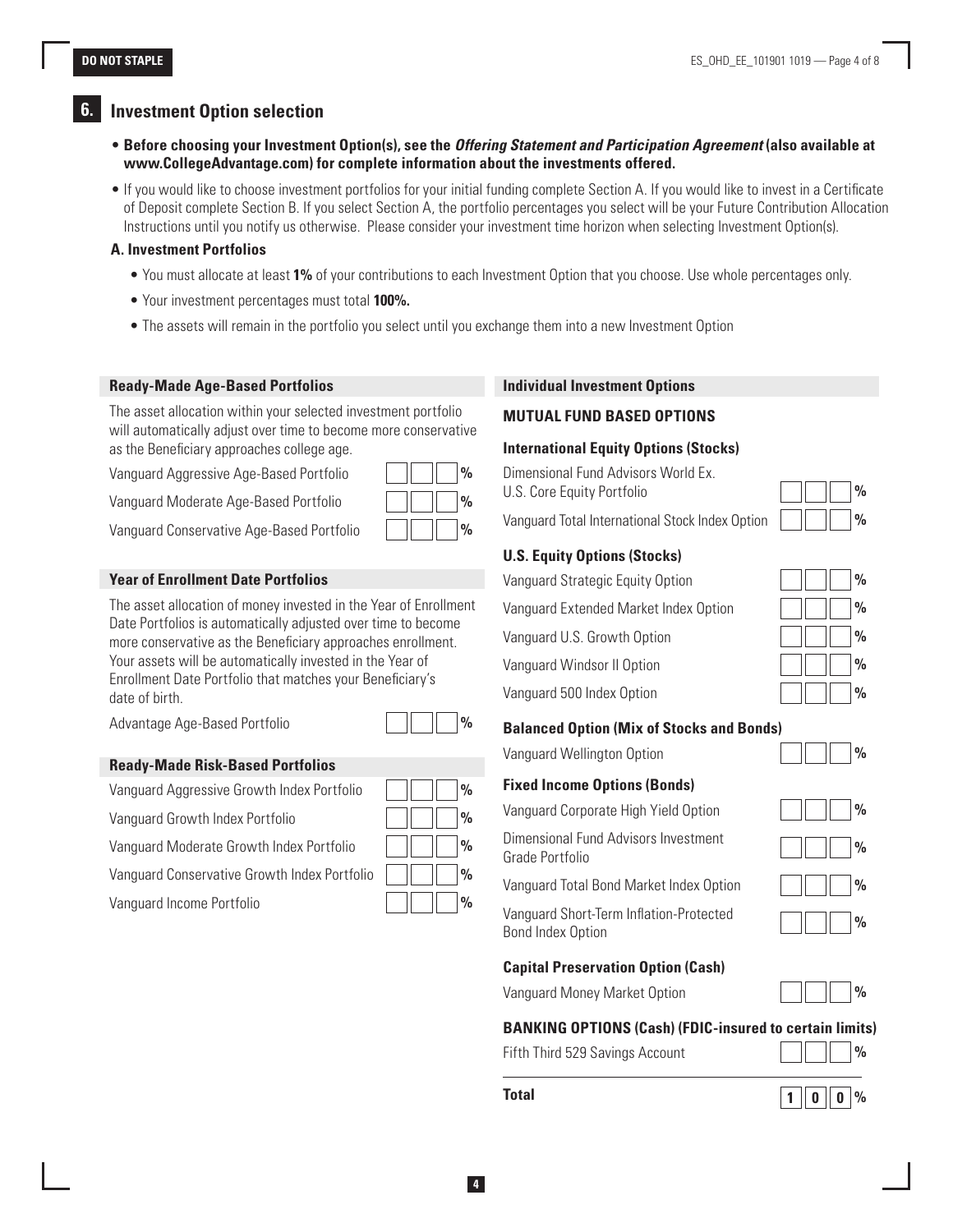#### **B. BANKING OPTIONS – Fifth Third 529 CD**

 **Fifth Third 529 Certificate of Deposit (CD).** CDs require a **\$500 minimum contribution**. CD terms are available between 3 months and 144 months (12 years). Please enter the desired term of the CD (number of months). Example: for a 5 year CD you would enter 060. **PLEASE NOTE:** If you have selected a Certificate of Deposit as the only initial funding, your future allocation will default to 100% Fifth Third 529 Savings Account unless you log in to your Account and update your Future Contribution Allocation Instructions.



## **7. Contribution Method**

- The minimum initial contribution is \$25, unless you are selecting a Fifth Third 529 Certificate of Deposit **CDs require a \$500 minimum contribution.**
- Contributions by any source of funds will not be available for withdrawal for seven business days following each contribution.

#### **Source of funds** *(Check all that apply.)*



**Important:** All checks must be made payable to **Ohio Tuition Trust Authority.**



B. **Electronic Bank Transfer (EBT).** Through EBT, you can make a contribution whenever you want by transferring money from your bank account. We will keep your bank information on file for future EBT contributions. To set this up, you must provide bank information in **Section 7D.** *(The amount below will be a one-time EBT contribution to open your Account.)*

Amount

(see next two pages for Sections 7C-F.)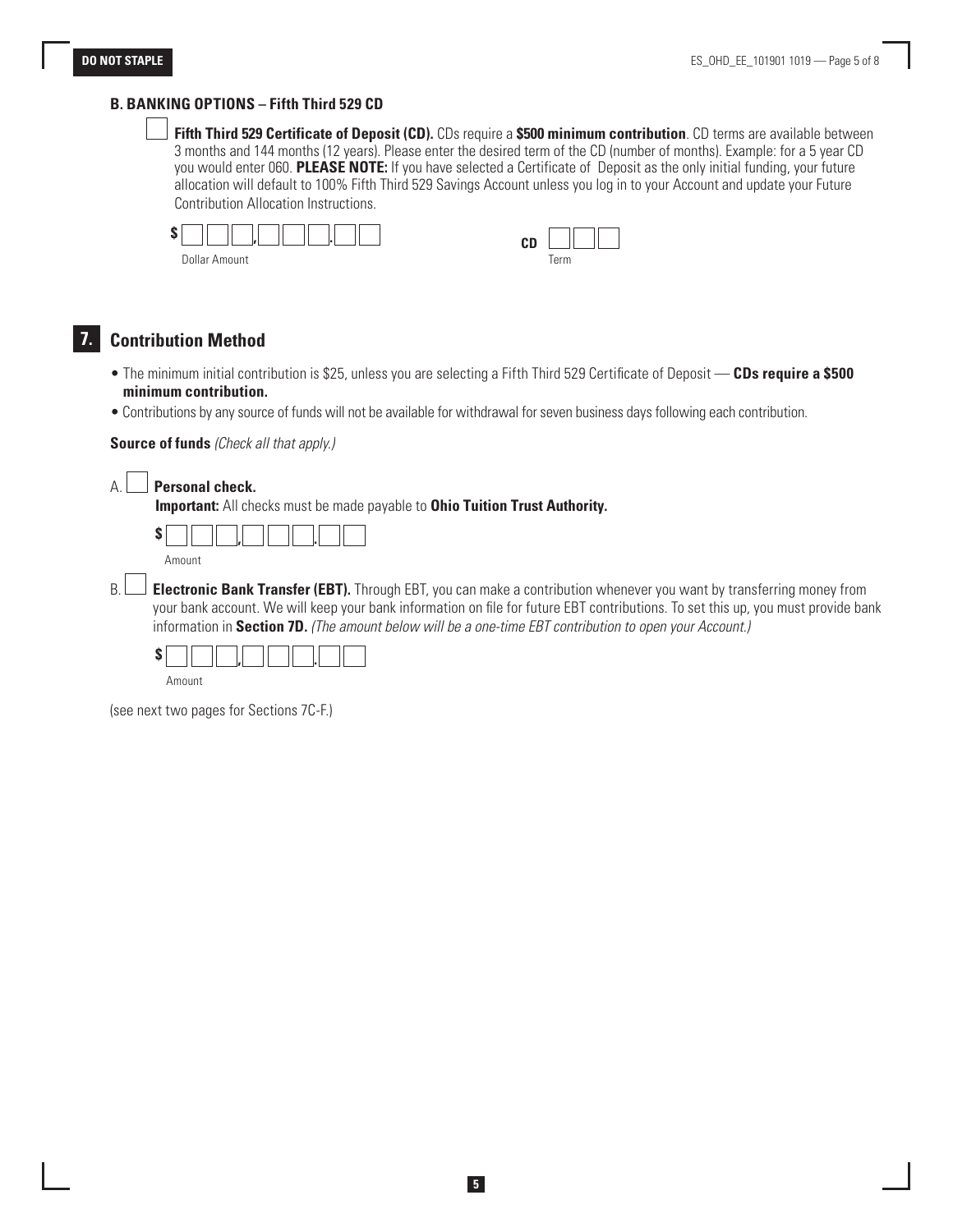C. **Automatic Investment Plan (AIP).** You can have a set amount automatically transferred from your bank account on the frequency you specify. Money will be transferred electronically at regular intervals from your bank, savings and loan, or credit union account to your CollegeAdvantage Direct Account. You may change the investment amount and frequency at any time by logging onto your Account at **www.CollegeAdvantage.com** or by calling **1-800-AFFORD-IT** (233-6734).

 **Important:** To set up this option, you must provide bank information in **Section 7D.**

| <b>Amount of Debit:</b>        |                                                    |  |  |
|--------------------------------|----------------------------------------------------|--|--|
|                                | Amount                                             |  |  |
| <b>Frequency</b> (Check one.): | Quarterly LSemi-Annual<br>$\Box$ Monthly<br>Annual |  |  |
| <b>Start Date:*</b>            | $1 - 1$ 11 1<br>$\overline{\phantom{a}}$           |  |  |
|                                | Date (mm/dd/yyyy)                                  |  |  |

\*The Program must receive instructions at least three business days prior to the indicated start date; otherwise, debits from your bank account will begin the following month on the day specified. Please review your quarterly statements for details of these transactions. If the date is not specified, this option will begin the month following the receipt of this request, on the 15th day of the month.

 **Annual Increase.** You may increase your AIP contribution automatically on an annual basis. Your contribution will be adjusted each year in the month that you specify by the amount indicated. A confirmation of this increase will be sent to you a month before it is scheduled for implementation.

**Note:** A plan of regular investment cannot assure a profit or protect against a loss.

| <b>Amount of increase:</b> | ◡ |
|----------------------------|---|
| $M$ onth $**$              |   |

 \*\*Please write out the month you wish your AIP contribution to increase. The first increase will occur at the first instance of the month selected, **which could occur in the current year**. Annual AIP increases are subject to the general contribution limits of CollegeAdvantage Direct and will also count toward annual federal gift tax exclusion limits.

(see next page for Sections 7D-F.)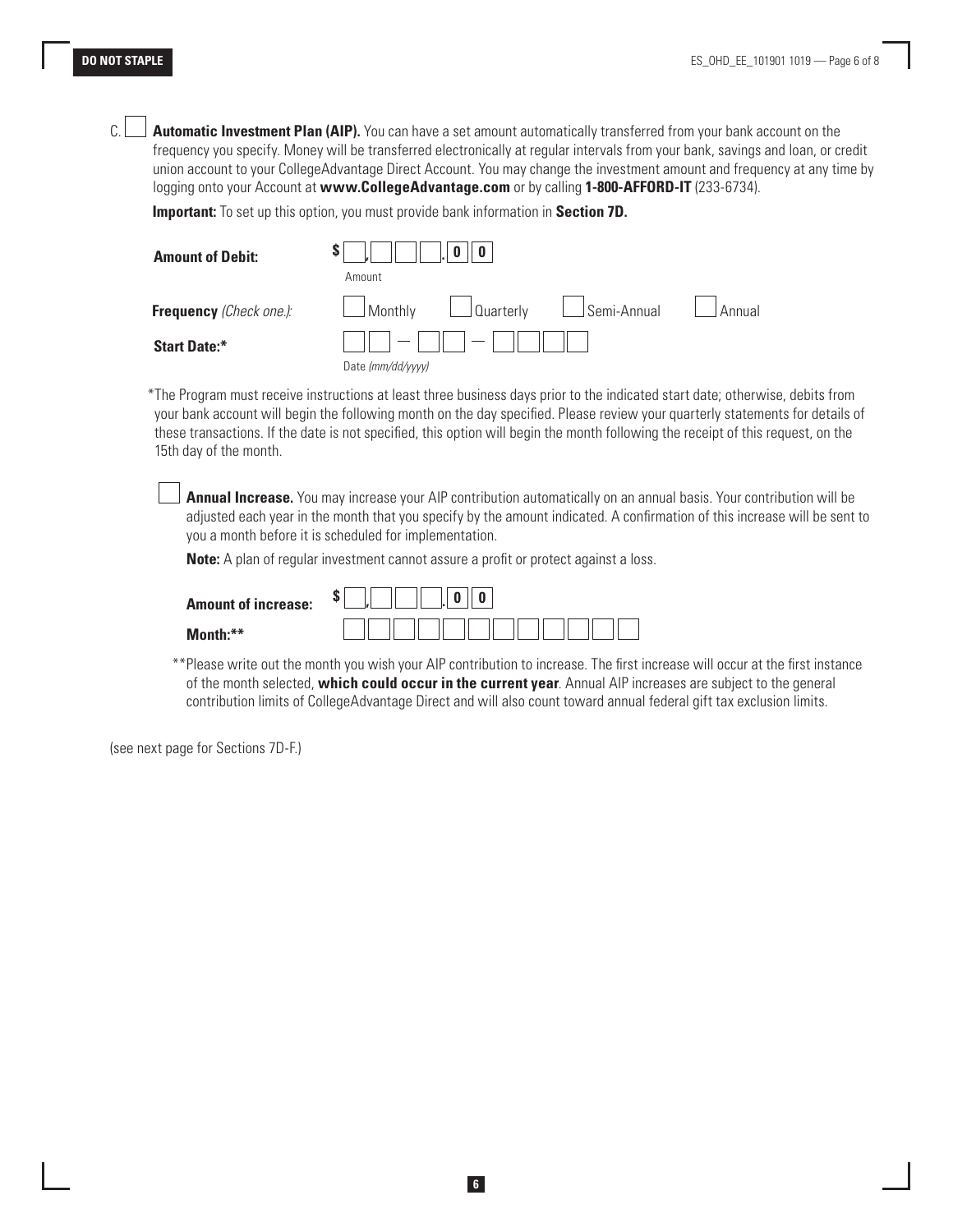D. **Bank information.** Required to establish the EBT or AIP service.

 **Important:** By signing this Trust/Entity Application, you agree and confirm that your use of the Automated Clearing House ("ACH") Network will not result in transfers to or from a financial institution outside of the Unites States. You also understand it is your responsibility to notify CollegeAdvantage if any changes to your status occur that may require funds to be sent to or from a financial institution outside of the United States.

|    | <b>Bank Name</b>                                                                                                                                                                                                                                                                                                                                                                                                                                                                                                                                                                                                                                                                                                                                                                             |  |  |  |  |
|----|----------------------------------------------------------------------------------------------------------------------------------------------------------------------------------------------------------------------------------------------------------------------------------------------------------------------------------------------------------------------------------------------------------------------------------------------------------------------------------------------------------------------------------------------------------------------------------------------------------------------------------------------------------------------------------------------------------------------------------------------------------------------------------------------|--|--|--|--|
|    | Account Type:                                                                                                                                                                                                                                                                                                                                                                                                                                                                                                                                                                                                                                                                                                                                                                                |  |  |  |  |
|    | (Check One.)<br><b>Bank Routing Number</b><br><b>Bank Account Number</b><br>Checking<br>Savings                                                                                                                                                                                                                                                                                                                                                                                                                                                                                                                                                                                                                                                                                              |  |  |  |  |
| Ē. | Indirect Rollover from an Education Savings Account (ESA), qualified U.S. Savings Bond, or another 529 plan.<br>You can transfer money from one of these options to your bank account and from there, to the CollegeAdvantage Direct Account.                                                                                                                                                                                                                                                                                                                                                                                                                                                                                                                                                |  |  |  |  |
|    | <b>Important:</b> Indirect Rollovers require the documentation described below. If you do not provide this documentation, the entire<br>amount will be considered earnings, which could result in adverse tax consequences, particularly if you later make a non-qualified<br>withdrawal from your CollegeAdvantage Direct Account.                                                                                                                                                                                                                                                                                                                                                                                                                                                          |  |  |  |  |
|    | • Indirect Rollover from another 529 plan or an ESA—Enclose documentation from the distributing financial institution<br>showing contributions and earnings.                                                                                                                                                                                                                                                                                                                                                                                                                                                                                                                                                                                                                                 |  |  |  |  |
|    | • Indirect Rollover from qualified U.S. Savings Bonds—Include a statement or IRS Form 1099-INT, issued by the distributing<br>financial institution, that shows the interest paid as of the redemption date.                                                                                                                                                                                                                                                                                                                                                                                                                                                                                                                                                                                 |  |  |  |  |
|    | S<br>S<br>Contributions<br>Earnings                                                                                                                                                                                                                                                                                                                                                                                                                                                                                                                                                                                                                                                                                                                                                          |  |  |  |  |
| Ē. | Payroll Deduction. If you want to make contributions to your CollegeAdvantage Direct Account directly as a Payroll Deduction,<br>you must contact your employer's payroll office to verify that you can participate. By completing this section, a Payroll Deduction<br>Confirmation Form will be automatically sent to you. The form will require your signature and your Social Security Number or<br>Taxpayer Identification Number. Please complete and submit the form to your employer's payroll office. Your payroll deduction<br>instructions will not take effect until your employer has accepted your signed form. The amount you indicate below will be in<br>addition to Payroll Deduction that you may have previously established for other CollegeAdvantage Direct Accounts. |  |  |  |  |

Amount of Payroll Deduction each pay period *(\$25 minimum):* **\$ , . 0 0**